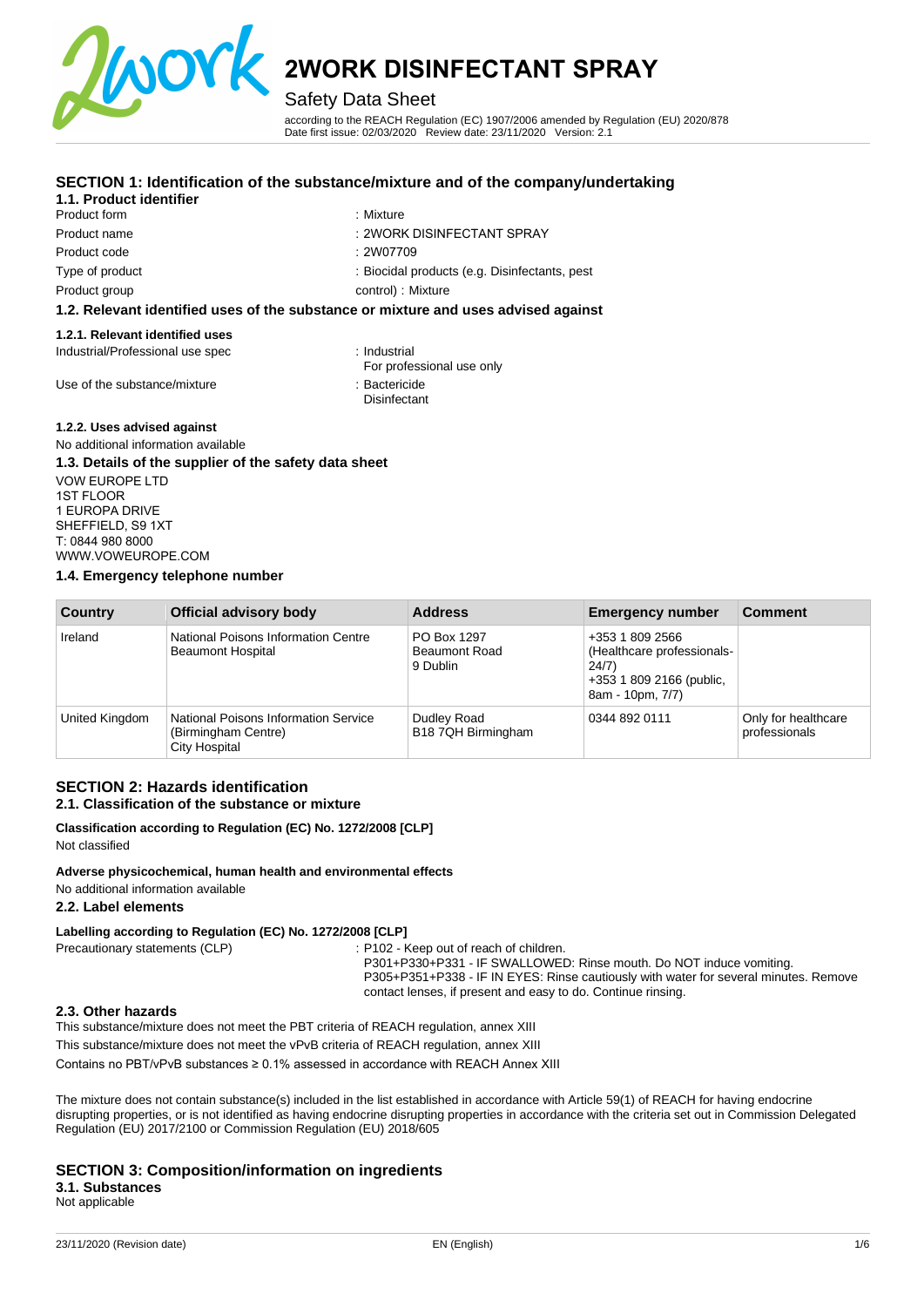# Safety Data Sheet

according to the REACH Regulation (EC) 1907/2006 amended by Regulation (EU) 2020/878

#### **3.2. Mixtures Name Product identifier 1989 Classification according to <b>Product identifier 1989** Classification according to **Regulation (EC) No. 1272/2008 [CLP]** Didecyldimethylammonium Chloride CAS-no: 7173-51-5 Einecs nr: 230-525-2 EG annex nr: 612-131-00-6 0.3 Acute Tox. 4 (Oral), H302 Skin Corr. 1B, H314 Eye Dam. 1, H318 Aquatic Acute 1, H400 (M=10) Aquatic Chronic 2, H411

Full text of H- and EUH-statements: see section 16

# **SECTION 4: First aid measures**

| -911911 7.11131 414 111                                                                                                                   |                                                                                                                                                                                                        |
|-------------------------------------------------------------------------------------------------------------------------------------------|--------------------------------------------------------------------------------------------------------------------------------------------------------------------------------------------------------|
| 4.1. Description of first aid measures<br>General advice                                                                                  | : Never give anything by mouth to an unconscious person. If you feel unwell, seek medical                                                                                                              |
|                                                                                                                                           | advice (show the label where possible).                                                                                                                                                                |
| Inhalation                                                                                                                                | : Allow affected person to breathe fresh air. Allow the victim to rest.                                                                                                                                |
| Skin contact                                                                                                                              | : Remove affected clothing and wash all exposed skin area with mild soap and water,<br>followed by warm water rinse.                                                                                   |
| Eye contact                                                                                                                               | : Immediately flush eyes thoroughly with water for at least 15 minutes.                                                                                                                                |
| Ingestion                                                                                                                                 | : Rinse mouth. Do NOT induce vomiting. Obtain emergency medical attention.                                                                                                                             |
| 4.2. Most important symptoms and effects, both acute and delayed<br>Acute effects skin                                                    | : mild skin irritation.                                                                                                                                                                                |
| Acute effects eyes                                                                                                                        | : May cause eye irritation. Redness.                                                                                                                                                                   |
| Acute effects oral route                                                                                                                  | : May cause irritation to the digestive tract.                                                                                                                                                         |
| 4.3. Indication of any immediate medical attention and special treatment needed<br>No additional information available                    |                                                                                                                                                                                                        |
| <b>SECTION 5: Firefighting measures</b><br>5.1. Extinguishing media<br>Suitable extinguishing media                                       | : Use extinguishing media appropriate for surrounding fire. Water.                                                                                                                                     |
| 5.2. Special hazards arising from the substance or mixture<br>Hazardous decomposition products in case of fire                            | : Toxic fumes may be released. Carbon dioxide. Carbon monoxide.                                                                                                                                        |
| 5.3. Advice for firefighters                                                                                                              |                                                                                                                                                                                                        |
| Firefighting instructions                                                                                                                 | : Use water spray or fog for cooling exposed containers. Exercise caution when fighting any<br>chemical fire. Prevent fire fighting water from entering the environment.                               |
| Protection during firefighting                                                                                                            | : Do not enter fire area without proper protective equipment, including respiratory protection.                                                                                                        |
| <b>SECTION 6: Accidental release measures</b><br>6.1. Personal precautions, protective equipment and emergency procedures                 |                                                                                                                                                                                                        |
| 6.1.1. For non-emergency personnel                                                                                                        |                                                                                                                                                                                                        |
| <b>Emergency procedures</b>                                                                                                               | : Evacuate unnecessary personnel.                                                                                                                                                                      |
| 6.1.2. For emergency responders                                                                                                           |                                                                                                                                                                                                        |
| Protective equipment                                                                                                                      | : Equip cleanup crew with proper protection.                                                                                                                                                           |
| Emergency procedures                                                                                                                      | : Ventilate area.                                                                                                                                                                                      |
| 6.2. Environmental precautions<br>Prevent entry to sewers and public waters. Notify authorities if liquid enters sewers or public waters. |                                                                                                                                                                                                        |
| 6.3. Methods and material for containment and cleaning up                                                                                 |                                                                                                                                                                                                        |
| Methods for cleaning up                                                                                                                   | : Soak up spills with inert solids, such as clay or diatomaceous earth as soon as possible.<br>Collect spillage. Store away from other materials.                                                      |
| 6.4. Reference to other sections<br>See Section 8. Exposure controls and personal protection.                                             |                                                                                                                                                                                                        |
|                                                                                                                                           |                                                                                                                                                                                                        |
| <b>SECTION 7: Handling and storage</b><br>7.1. Precautions for safe handling                                                              |                                                                                                                                                                                                        |
| Precautions for safe handling                                                                                                             | : Wash hands and other exposed areas with mild soap and water before eating, drinking or<br>smoking and when leaving work. Provide good ventilation in process area to prevent<br>formation of vapour. |
| 7.2. Conditions for safe storage, including any incompatibilities<br>Storage conditions                                                   | Store in a cool, well-ventilated place. Keep container tightly closed. Keep only in original<br>container.                                                                                             |
| Incompatible products                                                                                                                     | : Strong acids. Oxidizing agent.                                                                                                                                                                       |
|                                                                                                                                           |                                                                                                                                                                                                        |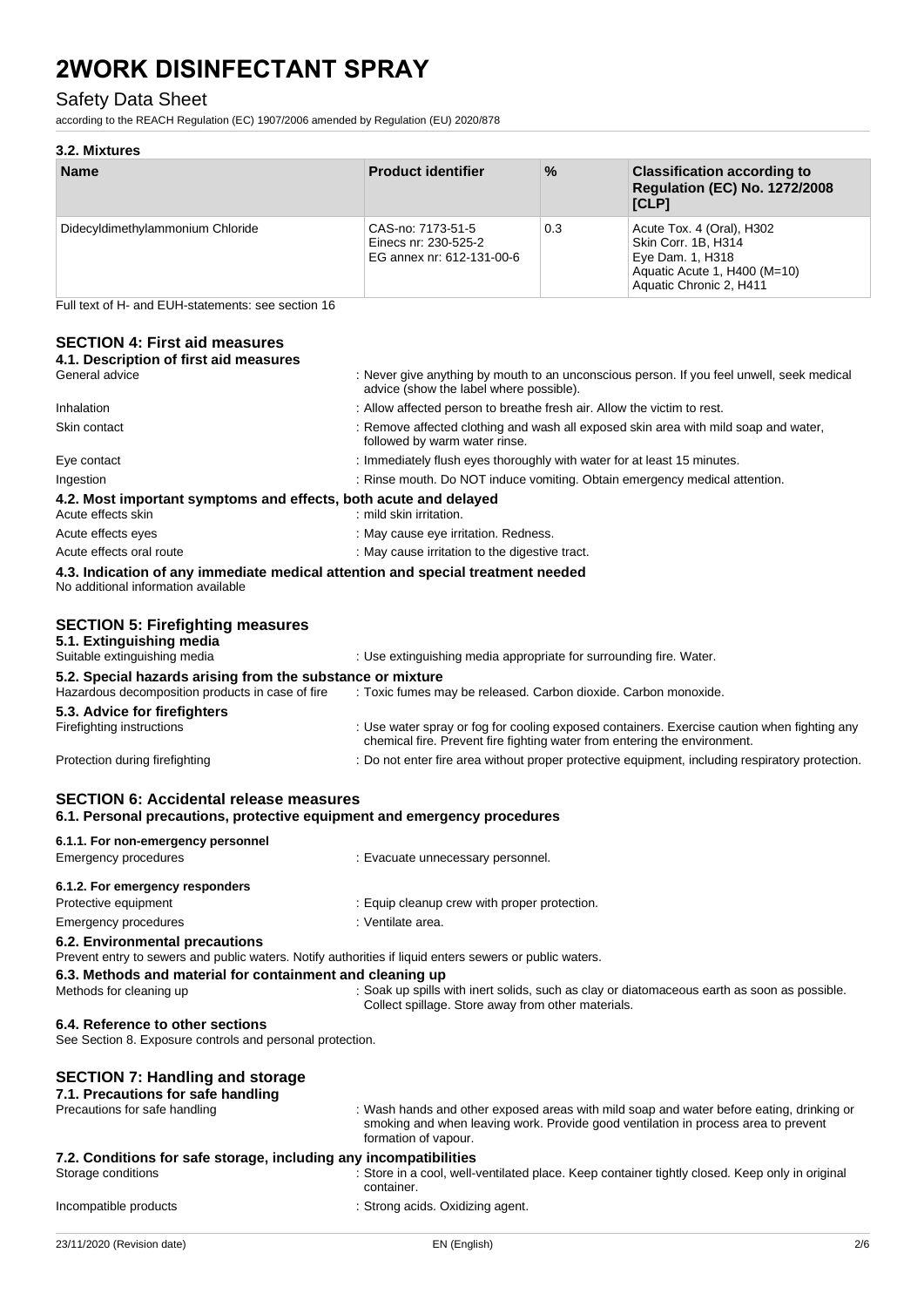## Safety Data Sheet

according to the REACH Regulation (EC) 1907/2006 amended by Regulation (EU) 2020/878

#### **7.3. Specific end use(s)**

No additional information available

#### **SECTION 8: Exposure controls/personal protection 8.1. Control parameters**

### **8.1.1 National occupational exposure and biological limit values**

No additional information available

### **8.1.2. Recommended monitoring procedures**

No additional information available

## **8.1.3. Air contaminants formed**

No additional information available

#### **8.1.4. DNEL and PNEC**

No additional information available

#### **8.1.5. Control banding**

No additional information available

# **8.2. Exposure controls**

**8.2.1. Appropriate engineering controls** No additional information available

# **8.2.2. Personal protection equipment**

**Personal protective equipment:**

### Avoid all unnecessary exposure.

**8.2.2.1. Eye and face protection** No additional information available

#### **8.2.2.2. Skin protection**

**Hand protection:**

# Wear protective gloves.

**8.2.2.3. Respiratory protection** No additional information available

### **8.2.2.4. Thermal hazards**

No additional information available

#### **8.2.3. Environmental exposure controls**

**Other information:**

Do not eat, drink or smoke during use.

## **SECTION 9: Physical and chemical properties**

| 9.1. Information on basic physical and chemical properties |                    |
|------------------------------------------------------------|--------------------|
| Physical state                                             | : Liquid           |
| Colour                                                     | : Yellow.          |
| Physical state/form                                        | : Liquid.          |
| Odour                                                      | : Characteristic.  |
| Odour threshold                                            | : Not available    |
| Melting point/range                                        | : 0 °C             |
| Freezing point                                             | : Not available    |
| Boiling point/Boiling range                                | : 100 $^{\circ}$ C |
| Flammability                                               | : Non flammable.   |
| <b>Explosive limits</b>                                    | : Not available    |
| Lower explosion limit                                      | : Not available    |
| Upper explosion limit                                      | : Not available    |
| Flash point                                                | : > 93 °C          |
| Autoignition temperature                                   | : Not available    |
| Decomposition temperature                                  | : Not available    |
| рH                                                         | $: 9.75 - 10.25$   |
| Viscosity, kinematic                                       | : Not available    |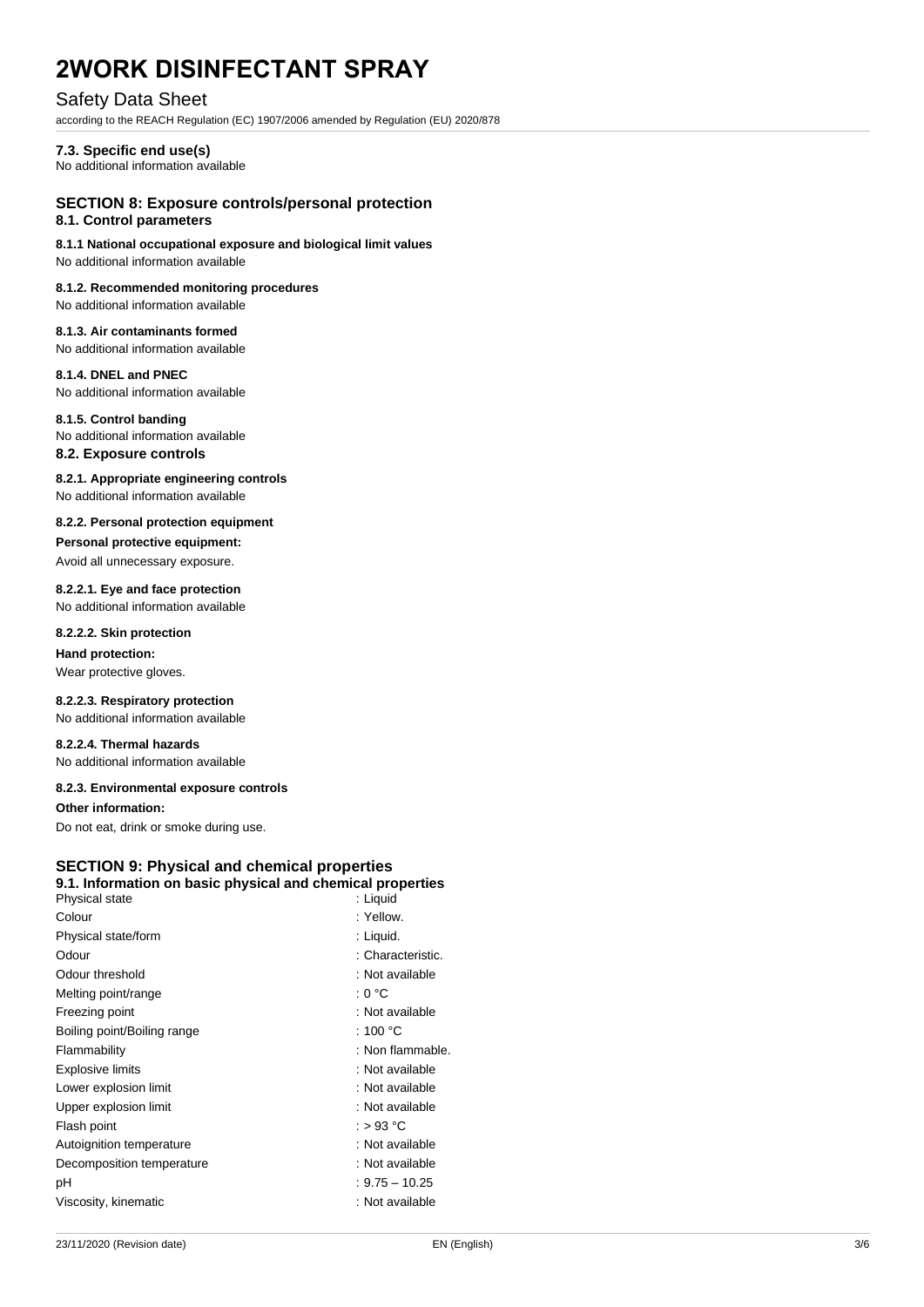# Safety Data Sheet

according to the REACH Regulation (EC) 1907/2006 amended by Regulation (EU) 2020/878

| Solubility                                      | : Soluble in water. Soluble in ethanol. |
|-------------------------------------------------|-----------------------------------------|
| Partition coefficient n-octanol/water (Log Kow) | : Not available                         |
| Vapour pressure                                 | : Not available                         |
| Vapour pressure at 50 °C                        | : Not available                         |
| Density                                         | : Not available                         |
| Relative density                                | :1                                      |
| Relative vapour density at 20 °C                | : Not available                         |
| Particle characteristics                        | : Not applicable                        |
|                                                 |                                         |

## **9.2. Other information**

**9.2.1. Information with regard to physical hazard classes** No additional information available

#### **9.2.2. Other safety characteristics**

No additional information available

#### **SECTION 10: Stability and reactivity**

**10.1. Reactivity** No additional information available **10.2. Chemical stability** Stable under normal conditions. **10.3. Possibility of hazardous reactions** No dangerous reactions known under normal conditions of use. **10.4. Conditions to avoid** Heat. Extremely high or low temperatures. **10.5. Incompatible materials** Strong acids. Oxidizing agent. **10.6. Hazardous decomposition products**

fume. Carbon monoxide. Carbon dioxide.

## **SECTION 11: Toxicological information 11.1. Information on hazard classes as defined in Regulation (EC) No 1272/2008** Acute toxicity (oral) Acute toxicity (dermal) **Example 20** Acute toxicity (dermal) Acute toxicity (inhalation) **individual in the Classified** in Not classified Skin corrosion/irritation in the set of the set of the set of the set of the set of the set of the set of the set of the set of the set of the set of the set of the set of the set of the set of the set of the set of the se pH: 9.75 – 10.25 Additional information : Based on available data, the classification criteria are not met Serious eye damage/irritation : Not classified pH: 9.75 – 10.25 Additional information : Based on available data, the classification criteria are not met Respiratory or skin sensitisation : Not classified Additional information  $\qquad \qquad :$  Based on available data, the classification criteria are not met Germ cell mutagenicity **EXECUTE:** Not classified Additional information : Based on available data, the classification criteria are not met Carcinogenicity **Carcinogenicity Carcinogenicity Carcinogenicity Carcinogenicity** Additional information : Based on available data, the classification criteria are not met Reproductive toxicity in the set of the set of the Reproductive toxicity in the set of the set of the set of the set of the set of the set of the set of the set of the set of the set of the set of the set of the set of the Additional information : Based on available data, the classification criteria are not met STOT-single exposure in the state of the state of the STOT-single exposure Additional information : Based on available data, the classification criteria are not met STOT-repeated exposure : Not classified Additional information : Based on available data, the classification criteria are not met Aspiration hazard **in the set of the set of the set of the set of the set of the set of the set of the set of the set of the set of the set of the set of the set of the set of the set of the set of the set of the set of th** Additional information : Based on available data, the classification criteria are not met

#### **11.2. Information on other hazards**

**11.2.1. Endocrine disrupting properties** No additional information available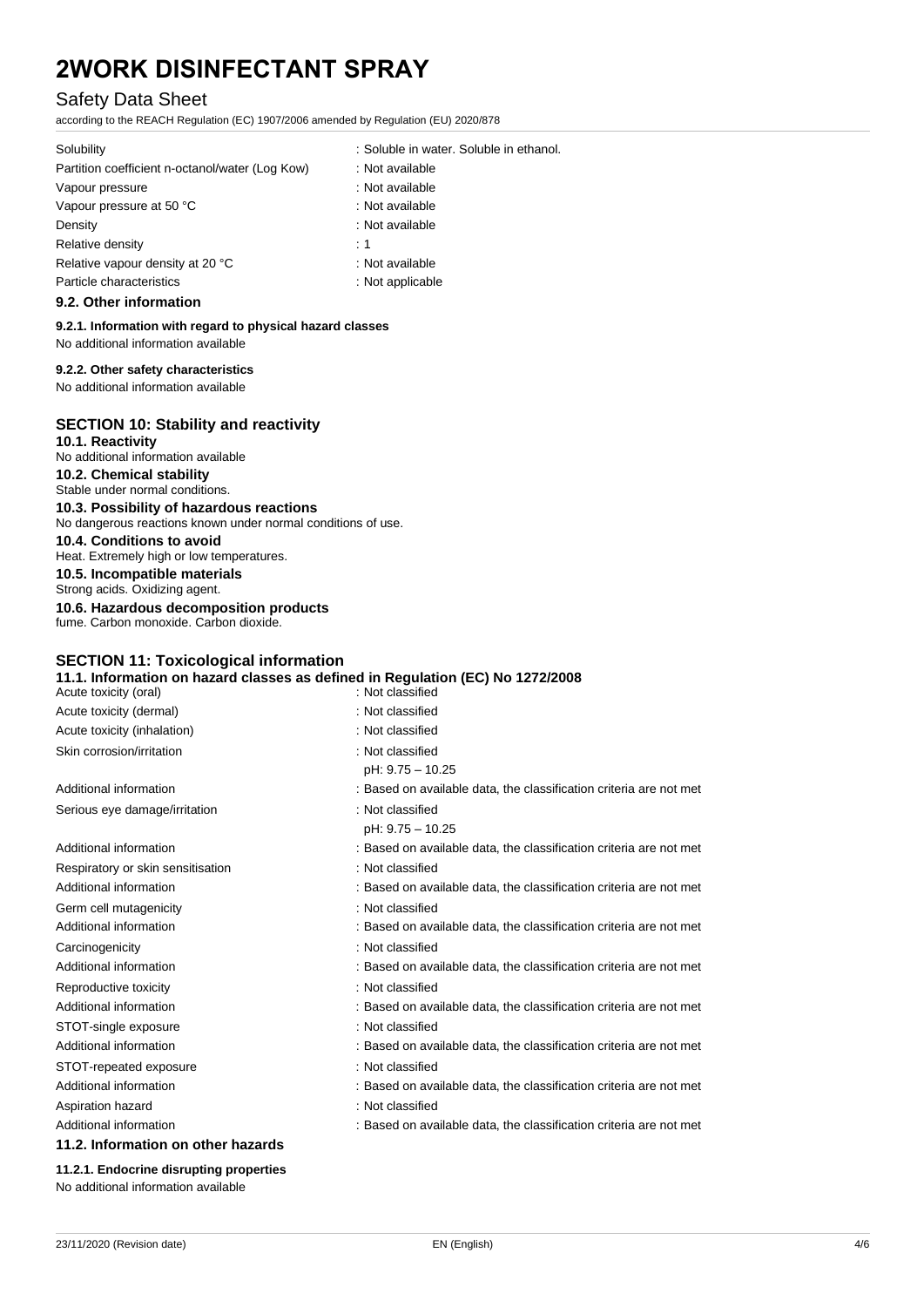# Safety Data Sheet

according to the REACH Regulation (EC) 1907/2006 amended by Regulation (EU) 2020/878

#### **11.2.2. Other information**

Potential adverse human health effects and symptoms : Based on available data, the classification criteria are not met

# **SECTION 12: Ecological information**

| 12.1. Toxicity<br>Hazardous to the aquatic environment, short-term<br>(acute)                             | : Not classified                    |
|-----------------------------------------------------------------------------------------------------------|-------------------------------------|
| Hazardous to the aquatic environment, long-term<br>(chronic)                                              | : Not classified                    |
| Not rapidly degradable                                                                                    |                                     |
| Didecyldimethylammonium Chloride (7173-51-5)                                                              |                                     |
| EC50 - Crustacea [1]                                                                                      | $0.03$ mg/l                         |
| EC50 96h - Algae [1]                                                                                      | $0.06$ mg/l                         |
| 12.2. Persistence and degradability                                                                       |                                     |
| <b>ULTRA AX</b>                                                                                           |                                     |
| Persistence and degradability                                                                             | Biodegradable.                      |
| 12.3. Bioaccumulative potential                                                                           |                                     |
| <b>ULTRA AX</b>                                                                                           |                                     |
| Bioaccumulative potential                                                                                 | No bioaccumulation.                 |
| 12.4. Mobility in soil<br>No additional information available<br>12.5. Results of PBT and vPvB assessment |                                     |
| <b>ULTRA AX</b>                                                                                           |                                     |
| This substance/mixture does not meet the PBT criteria of REACH regulation, annex XIII                     |                                     |
| This substance/mixture does not meet the vPvB criteria of REACH regulation, annex XIII                    |                                     |
| 12.6. Endocrine disrupting properties<br>No additional information available                              |                                     |
| 12.7. Other adverse effects<br>Additional information                                                     | : Avoid release to the environment. |
| <b>SECTION 13: Disposal considerations</b><br>13.1. Waste treatment methods                               |                                     |

# **13.1. Waste treatment methods**

Waste / unused products in the environment.

Product/Packaging disposal recommendations : Dispose in a safe manner in accordance with local/national regulations.

#### **SECTION 14: Transport information** In accordance with ADR / IMDG / IATA

| <b>ADR</b>                             | <b>IMDG</b>   | <b>IATA</b>   |  |  |
|----------------------------------------|---------------|---------------|--|--|
| 14.1. UN number or ID number           |               |               |  |  |
| Not regulated                          | Not regulated | Not regulated |  |  |
| 14.2. UN proper shipping name          |               |               |  |  |
| Not regulated                          | Not regulated | Not regulated |  |  |
| 14.3. Transport hazard class(es)       |               |               |  |  |
| Not regulated                          | Not regulated | Not regulated |  |  |
| 14.4. Packing group                    |               |               |  |  |
| Not regulated                          | Not regulated | Not regulated |  |  |
| <b>14.5. Environmental hazards</b>     |               |               |  |  |
| Not regulated                          | Not regulated | Not regulated |  |  |
| No supplementary information available |               |               |  |  |